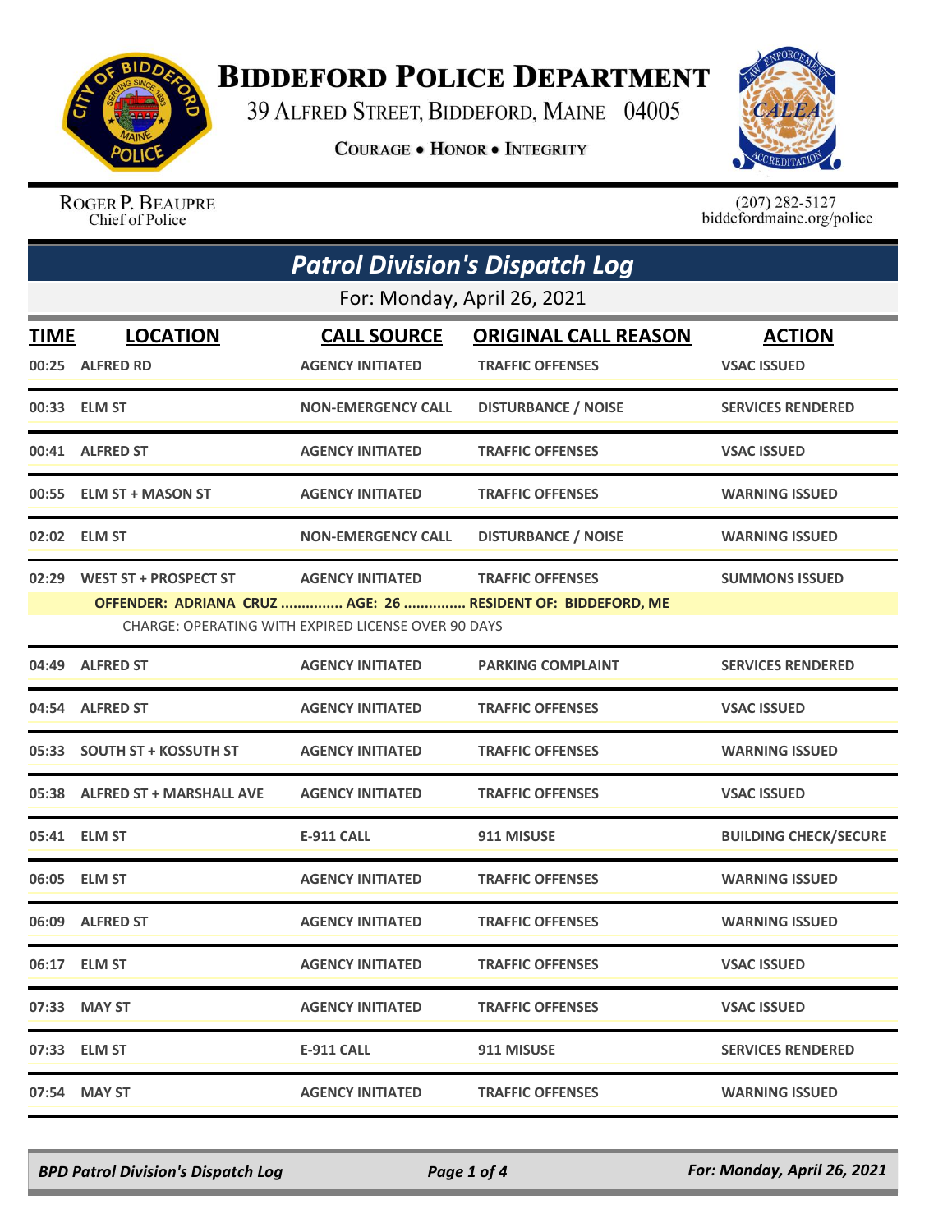| <b>TIME</b> | <b>LOCATION</b>                 | <b>CALL SOURCE</b>        | <b>ORIGINAL CALL REASON</b>        | <b>ACTION</b>                |
|-------------|---------------------------------|---------------------------|------------------------------------|------------------------------|
|             | 08:01 ALFRED ST                 | <b>NON-EMERGENCY CALL</b> | <b>WEAPONS</b>                     | <b>REPORT TAKEN</b>          |
|             | 08:02 MAY ST                    | <b>AGENCY INITIATED</b>   | <b>TRAFFIC OFFENSES</b>            | <b>VSAC ISSUED</b>           |
|             | 08:14 MARCEL AVE                | <b>NON-EMERGENCY CALL</b> | <b>FRAUD / SCAM</b>                | <b>REPORT TAKEN</b>          |
|             | 08:33 GREEN ST                  | <b>AGENCY INITIATED</b>   | <b>PRO-ACTIVE DV RESPONSE TEAM</b> | <b>REPORT TAKEN</b>          |
|             | 08:41 MAY ST                    | <b>AGENCY INITIATED</b>   | <b>TRAFFIC OFFENSES</b>            | <b>WARNING ISSUED</b>        |
|             | 08:52 MAIN ST                   | <b>AGENCY INITIATED</b>   | <b>TRAFFIC OFFENSES</b>            | <b>WARNING ISSUED</b>        |
|             | 09:24 SOUTH ST                  | <b>AGENCY INITIATED</b>   | <b>TRAFFIC OFFENSES</b>            | <b>WARNING ISSUED</b>        |
|             | 09:34 BIRCH ST                  | <b>NON-EMERGENCY CALL</b> | <b>ANIMAL COMPLAINT</b>            | <b>SERVICES RENDERED</b>     |
|             | 09:40 RIVER RD                  | <b>AGENCY INITIATED</b>   | <b>TRAFFIC OFFENSES</b>            | <b>VSAC ISSUED</b>           |
|             | 09:42 HILL ST                   | <b>E-911 CALL</b>         | <b>DISTURBANCE / NOISE</b>         | <b>SERVICES RENDERED</b>     |
|             | 09:44 SUMMER ST                 | <b>NON-EMERGENCY CALL</b> | <b>CIVIL COMPLAINT</b>             | <b>NO ACTION REQUIRED</b>    |
|             | 10:01 MEDICAL CENTER DR         | <b>E-911 CALL</b>         | 911 MISUSE                         | <b>REFERRED OTHER AGENCY</b> |
|             | 10:16 SOUTH ST                  | <b>AGENCY INITIATED</b>   | <b>TRAFFIC OFFENSES</b>            | <b>WARNING ISSUED</b>        |
| 10:33       | <b>MAY ST</b>                   | <b>AGENCY INITIATED</b>   | <b>TRAFFIC OFFENSES</b>            | <b>WARNING ISSUED</b>        |
|             | 10:54 PINE ST + MAPLE ST        | <b>AGENCY INITIATED</b>   | <b>TRAFFIC OFFENSES</b>            | <b>WARNING ISSUED</b>        |
|             | 11:07 ALFRED ST                 | <b>AGENCY INITIATED</b>   | <b>TRAFFIC OFFENSES</b>            | <b>VSAC ISSUED</b>           |
|             | 11:24 FOSS ST                   | <b>AGENCY INITIATED</b>   | <b>TRAFFIC OFFENSES</b>            | <b>VSAC ISSUED</b>           |
|             | 11:25 FOSS ST                   | <b>OTHER</b>              | <b>PAPERWORK</b>                   | <b>SERVICES RENDERED</b>     |
|             | 11:41 ALFRED ST                 | <b>AGENCY INITIATED</b>   | <b>TRAFFIC OFFENSES</b>            | <b>VSAC ISSUED</b>           |
|             | 12:02 CENTER ST                 | <b>NON-EMERGENCY CALL</b> | <b>CIVIL COMPLAINT</b>             | <b>CIVIL COMPLAINT</b>       |
|             | 12:16 POOL ST                   | <b>WALK-IN AT STATION</b> | <b>ARTICLES LOST/FOUND</b>         | <b>REPORT TAKEN</b>          |
|             | 12:30 ALFRED ST                 | <b>WALK-IN AT STATION</b> | <b>COURT ORDERED CHECK IN</b>      | <b>CALL TRANSFERRED</b>      |
|             | 13:08 ELM ST                    | <b>E-911 CALL</b>         | 911 MISUSE                         | <b>NO ACTION REQUIRED</b>    |
|             | 13:27 POOL ST + MEETINGHOUSE RD | <b>AGENCY INITIATED</b>   | <b>TRAFFIC OFFENSES</b>            | <b>WARNING ISSUED</b>        |
|             | 13:33 ALFRED ST                 | <b>WALK-IN AT STATION</b> | <b>MENTAL ILLNESS CASES</b>        | <b>SERVICES RENDERED</b>     |

*BPD Patrol Division's Dispatch Log Page 2 of 4 For: Monday, April 26, 2021*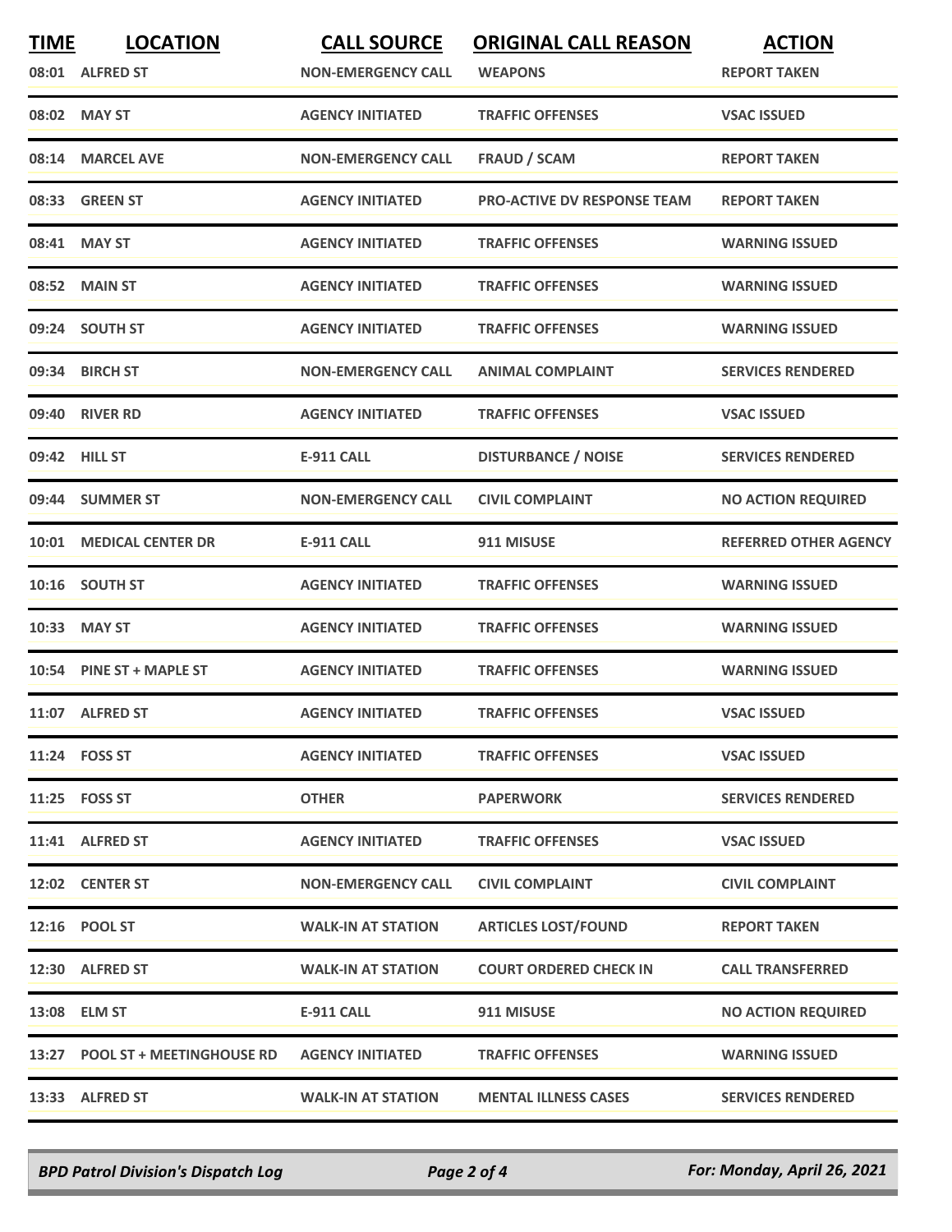| <b>TIME</b> | <b>LOCATION</b><br>13:47 POOL ST + BLANDINGS WAY | <b>CALL SOURCE</b><br><b>AGENCY INITIATED</b>                                     | <b>ORIGINAL CALL REASON</b><br><b>TRAFFIC OFFENSES</b>                                                 | <b>ACTION</b><br><b>WARNING ISSUED</b> |
|-------------|--------------------------------------------------|-----------------------------------------------------------------------------------|--------------------------------------------------------------------------------------------------------|----------------------------------------|
|             | 15:02 PIKE ST                                    | <b>NON-EMERGENCY CALL</b>                                                         | <b>WEAPONS</b>                                                                                         | <b>NEGATIVE CONTACT</b>                |
|             | 15:07 OAK RIDGE RD                               | <b>NON-EMERGENCY CALL</b>                                                         | <b>CHECK WELFARE</b>                                                                                   | <b>SERVICES RENDERED</b>               |
|             | 15:19    FOSS ST                                 | <b>NON-EMERGENCY CALL</b>                                                         | <b>CIVIL COMPLAINT</b>                                                                                 | <b>CIVIL COMPLAINT</b>                 |
|             | 15:30 PROSPECT ST                                | <b>NON-EMERGENCY CALL</b>                                                         | <b>FRAUD / SCAM</b>                                                                                    | <b>REPORT TAKEN</b>                    |
|             | 15:40 ALFRED ST                                  | <b>WALK-IN AT STATION</b>                                                         | <b>SUSPICION</b>                                                                                       | <b>SERVICES RENDERED</b>               |
|             | 15:41 CENTER ST                                  | <b>E-911 CALL</b>                                                                 | <b>DISTURBANCE / NOISE</b>                                                                             | <b>REPORT TAKEN</b>                    |
|             | 16:09 FOSS ST                                    | <b>NON-EMERGENCY CALL</b>                                                         | <b>CIVIL COMPLAINT</b>                                                                                 | <b>CIVIL COMPLAINT</b>                 |
|             | 16:36 CENTER ST                                  | <b>AGENCY INITIATED</b>                                                           | <b>THEFT</b>                                                                                           | <b>REPORT TAKEN</b>                    |
|             | 17:18 ELM ST                                     | <b>AGENCY INITIATED</b>                                                           | <b>TRAFFIC OFFENSES</b>                                                                                | <b>VSAC ISSUED</b>                     |
|             | 17:23 POOL ST                                    | <b>AGENCY INITIATED</b>                                                           | <b>TRAFFIC OFFENSES</b>                                                                                | <b>WARNING ISSUED</b>                  |
|             | 17:25 CUTTS ST                                   | <b>NON-EMERGENCY CALL</b>                                                         | <b>CHECK WELFARE</b>                                                                                   | <b>SERVICES RENDERED</b>               |
|             | 17:31 ELM ST + COLE RD                           | <b>AGENCY INITIATED</b>                                                           | <b>TRAFFIC OFFENSES</b>                                                                                | <b>WARNING ISSUED</b>                  |
|             | 17:41 ELM ST                                     | <b>NON-EMERGENCY CALL</b>                                                         | <b>ARTICLES LOST/FOUND</b>                                                                             | <b>REPORT TAKEN</b>                    |
|             | 17:45 SACO FALLS WAY                             | <b>AGENCY INITIATED</b>                                                           | <b>PAPERWORK</b>                                                                                       | <b>NEGATIVE CONTACT</b>                |
|             | 17:52 BOULDER WAY                                | <b>AGENCY INITIATED</b>                                                           | <b>TRAFFIC OFFENSES</b>                                                                                | <b>WARNING ISSUED</b>                  |
|             | 18:00 PRECOURT ST + ALFRED ST                    | <b>AGENCY INITIATED</b>                                                           | <b>TRAFFIC OFFENSES</b>                                                                                | <b>VSAC ISSUED</b>                     |
|             | 18:02 ELM ST                                     | <b>NON-EMERGENCY CALL</b><br>CHARGE: OPERATING WHILE LICENSE SUSPENDED OR REVOKED | <b>VEHICLE CRASH - POLICE ONLY</b><br>OFFENDER: DIANE DESCOTEAUX AHMED  AGE: 61  RESIDENT OF: SACO, ME | <b>SUMMONS ISSUED</b>                  |
|             | 18:14 BACON ST                                   | <b>E-911 CALL</b>                                                                 | <b>DRUNKENNESS</b>                                                                                     | <b>TRANSPORT TO HOSPITAL</b>           |
|             | 18:23 ALFRED ST                                  | <b>AGENCY INITIATED</b>                                                           | <b>TRAFFIC OFFENSES</b>                                                                                | <b>WARNING ISSUED</b>                  |
| 18:59       | <b>ROBERTS ST</b>                                | <b>E-911 CALL</b>                                                                 | 911 MISUSE                                                                                             | <b>NEGATIVE CONTACT</b>                |
|             | 20:09 ALFRED ST                                  | <b>NON-EMERGENCY CALL</b>                                                         | <b>COURT ORDERED CHECK IN</b>                                                                          | <b>DISPATCH HANDLED</b>                |
|             | 20:33 SUMMER ST                                  | <b>NON-EMERGENCY CALL</b>                                                         | <b>DISTURBANCE / NOISE</b>                                                                             | <b>UNFOUNDED</b>                       |